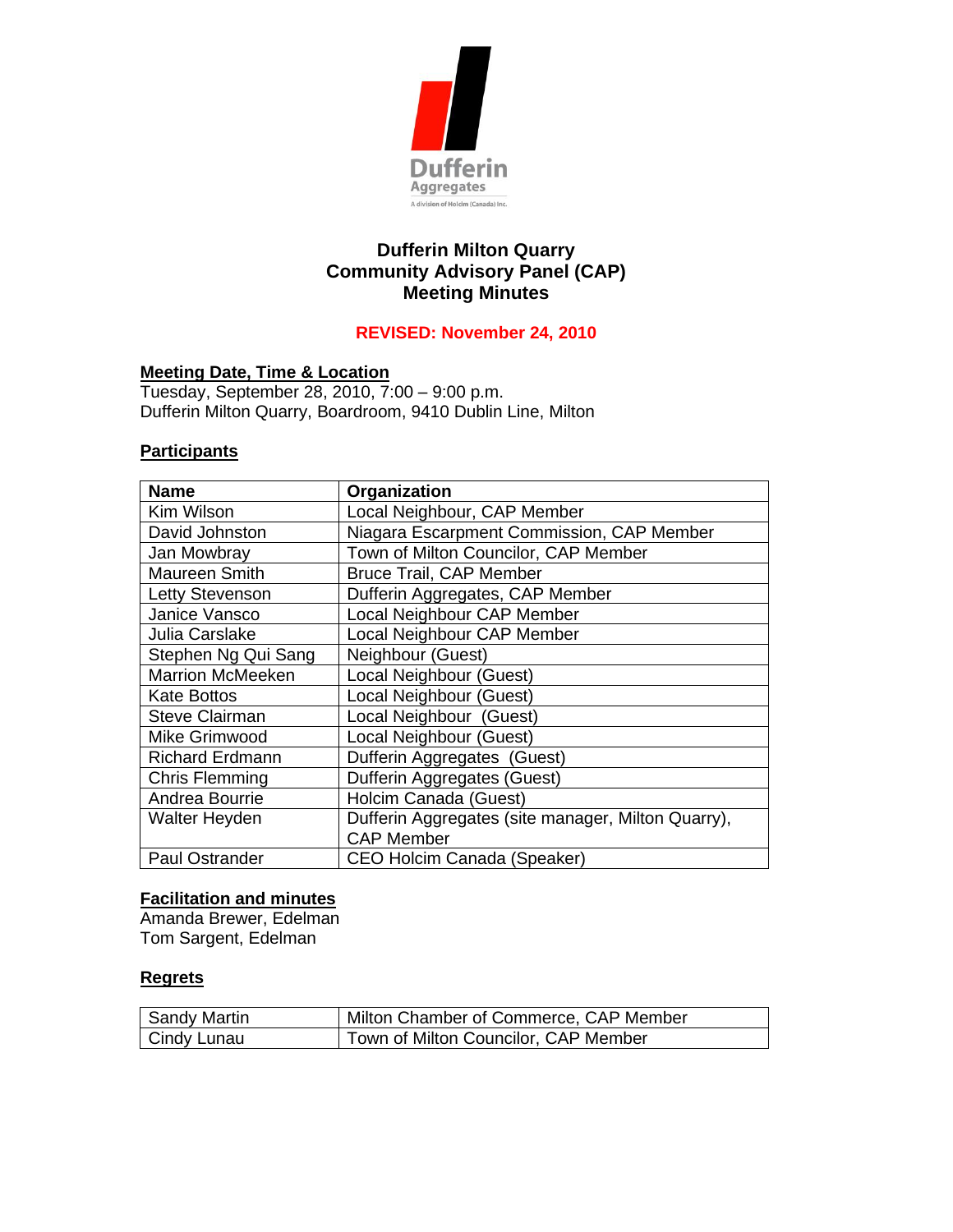#### **Minutes**

- 1) Meeting called to order at 7:00 pm by Amanda Brewer
- 2) Minutes from the last CAP meeting (April 27, 2010) were approved by the Committee
- 3) Paul Ostrander, CEO Holcim Canada introduced himself and addressed the CAP members
	- a) Touched on how Holcim is using the CAPs across more of its quarries
	- b) Paul began his presentation by giving a history of St. Lawrence Cement and Dufferin Aggregates and the re-branding in 2009 as Holcim
	- c) Paul discussed the company's geographical distribution in Canada
	- d) Paul talked about Holcim's CSR program, including community sponsorship, environment, health & safety and community advisory panels
- 4) Andrea wrapped up the presentation and quickly summarized the presentation; she also reiterated that the presentation will be posted online.
- 5) Andrea opened the floor for questions from CAP members
- 6) Jan Mowbray thanked Paul for the presentation and asked about how Holcim is working toward making any green innovations
	- a) Paul said that Holcim Canada needs to be a green company internally and are continuously working towards that and that they are exploring objectives related to reducing power usage and carbon emissions (trucks)
- 7) Jan Mowbray then asked about customer and community acceptance of pervious concrete?
	- a) Paul said that Chicago likes to use it and that they are promoting it
	- b) The engineering community has some concerns about how it will react in the winter
- 8) Is it expensive?
	- a) The overall project is cheaper because of the sewers, but the material itself, it is potentially more costly
- 9) What is the life cycle?
	- a) 20-25 years however there are concerns around frost
- 10) Are there concerns about ground/water contamination?
	- a) There are opportunities for filtration, mimicking what nature already does. Paul said they have a demonstration on how the pervious concrete actually works. We can have an example at the next meeting.
- 11) Kim Wilson wanted to talk about the water recharge system
	- a) Concern that Dufferin staff has not provided Kim with information/response to previous questions and he said he didn't have the expertise to interpret data.
	- b) Holcim needs to investigate the situation about the recharge system further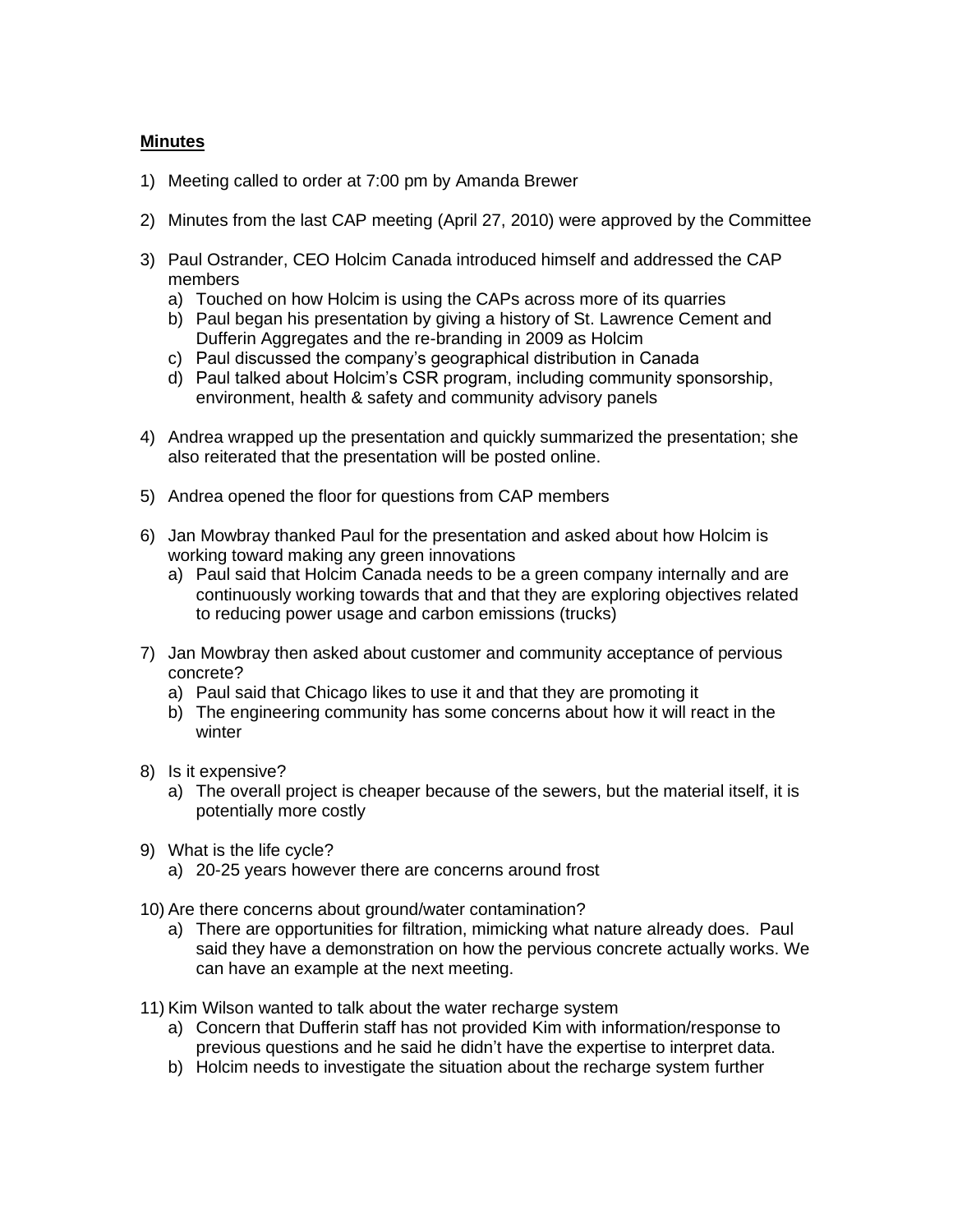- c) Andrea indicated that information had been provided to Kim about his previous concerns and that the information had also been provided to all relevant agencies Kim was also provided details about who to contact at the agencies
- d) Andrea said that they will work with Kim to get the right people to the table for him to speak with, if that is required going forward
- e) Andrea indicated that Dufferin is confident that the recharge system is not the cause of the issues Kim is experiencing on his property. The system is working the way it is supposed to and as approved
- f) Kim wanted the minutes to show that he was never contacted and that he never received the information that he requested
- g) Julia Carslake said that Kim Wilson was not being constructive by implying that Andrea was being dishonest.
- 12) Janice asked a question about the amendment to the NEC that was the subject of a letter received from the NEC. Does the amendment affect neighbours and what will be the impact?
	- a) Andrea said that this was nothing new. When the approval for the Milton Quarry extension was granted in 2006, Dufferin made a commitment to transfer a piece of the land into the Niagara Escarpment Plan.
	- b) Last spring, the government (MNR) declared five areas to be added to the NEC Plan and the Dufferin Milton lands were among the five. So it was something that was always going to be done and it is a procedural thing that is happening now
	- c) Andrea reemphasized that the land will now be covered by the Niagara Escarpment Plan, as opposed to the Town of Milton OP and Zoning Bylaw.
- 13) Jan agreed with Janice that there should be a laymans letter describing the proposed amendments and the transfer of land to the NEC and the current letter from the NEC is difficult to understand
- 14) Andrea committed to circulate the letter that Dufferin sent to Town council and will follow up with Ken Whitbread to determine if there is anything else NEC can do to address misunderstandings
- 15) Andrea wrapped up the CAP member question portion of the meeting and then expanded to questions from non-CAP members
	- a) Steve Clairman asked if there is a place where he can get more information (agenda, minutes, presentations, etc.) so that he can stay informed.
	- b) Andrea referenced the website, Holcim.ca, where he can find more information on the quarries. Go to the Corporate Social Responsibility section on the home page and then to Sustainable Development page. Community Advisory Panels is on the left list.
- 16) Steve Clairman asked, "Where are you at with excavating?"
	- a) Walter Heyden and Andrea Bourrie showed the group a map of the quarry and showed the areas where they are extracting and where they plan on extracting in the future
- 17) Kim would like for the large map to display where his property is, since it is right in the middle of it all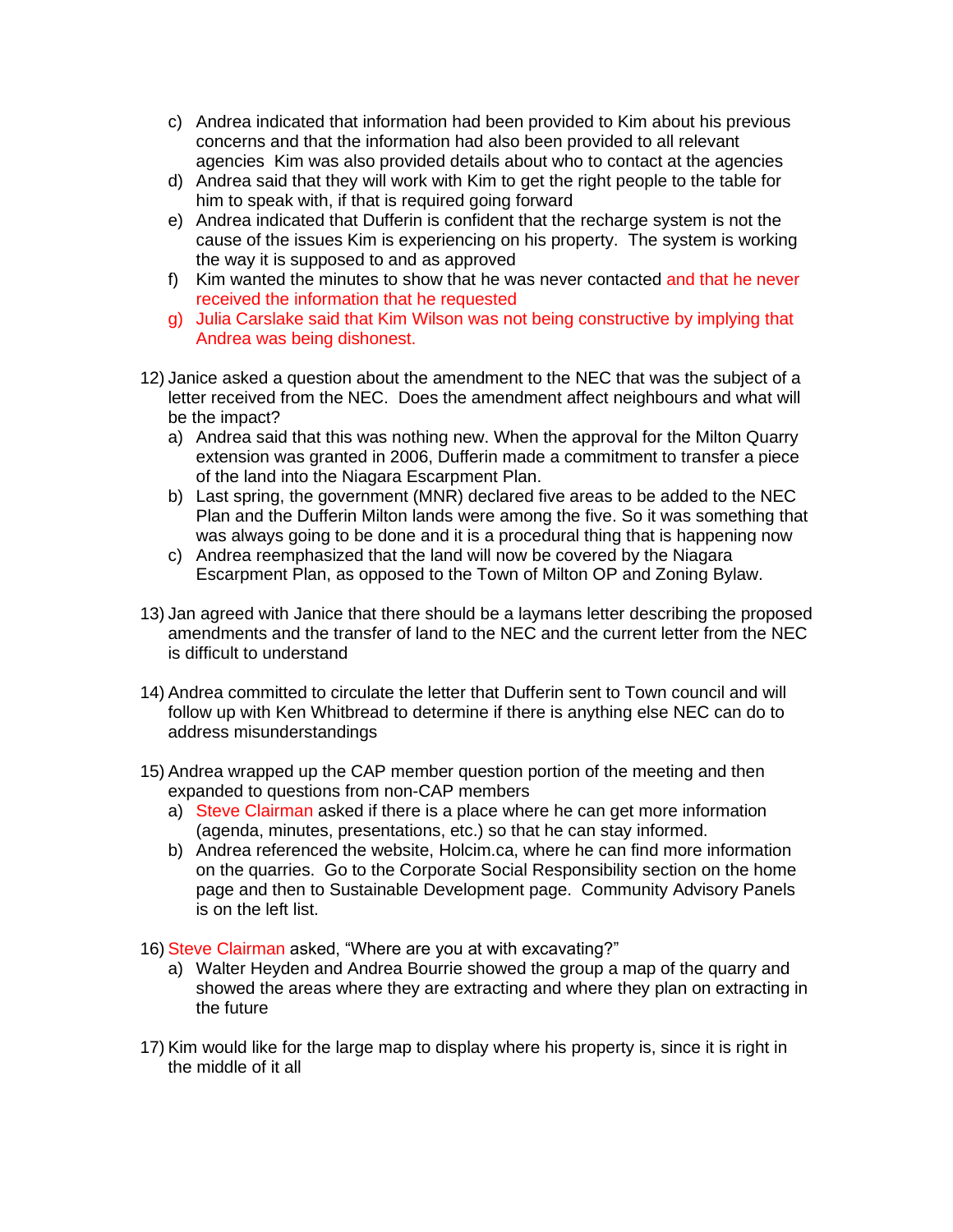- 18) Walter talked about the blasting at the quarry and also addressed how they monitor noise and air pressure around the quarry
- 19) Kim requested that they re-look at the monitoring in the area, because there are cracks in his foundation
	- a) Andrea responded by indicating that a review of monitoring locations was completed after a previous CAP discussion (see presentation material posted on website) and that some changes had been made
	- b) Confirmation was given that blasting meets the MOE limits and that Kim will be provided with this information so he can review it again
- 20) A question was asked about biodiversity over the lifespan of a project (quarry). Reference was made to a Holcim-Vietnam initiative
	- a) Andrea confirmed that the Milton rehabilitation plans and monitoring results are in place and well underway. Biodiversity results are published as part of the Annual Monitoring Report
	- b) Holcim is just starting on a new biodiversity initiative and further information will be available in 2011
- 21) A question was asked about the criteria around submitting blasting data and does the government measure the blasting?
	- a) Dufferin is required to monitor all blasts and make the data available to MOE. An annual report of this data is not required If there is something specific that is of interest, staff can provide it
	- b) Also, Andrea indicated that Dufferin is willing to put a seismograph on individual properties, as requested, to address any noise concerns
- 22) A question was raised about dust and air quality and what Dufferin is doing about that
	- a) Andrea said that aggregate quarries are required to report some data via the NPRI reporting process but that the recent issues about PM 2.5 are not specifically addressed
	- b) At the Milton Quarry, there are numerous proactive measures and ongoing ways to mitigate dust including watering roads, truck wheel wash to decrease tracking of mud onto roads
	- c) It is on the radar of an issue to explore in more detail, however at this point, there is no air monitoring at the quarry
	- d) Andrea will report back to CAP members on status overall air monitoring programs at a future meeting
- 23) At the next meeting, Kim wants the water management company to come and present the numbers. Also to invite someone who can explain the numbers.
- 24) Andrea indicated that there have been two water presentations by CRA (posted on the website) and if the CAP would like additional information, that can be arranged
- 25) Paul committed to reviewing the Water Management System technical data and confirming that Dufferin is not the cause of the issues at Kim's property. The CAP will be cc'd on Paul's response to Kim